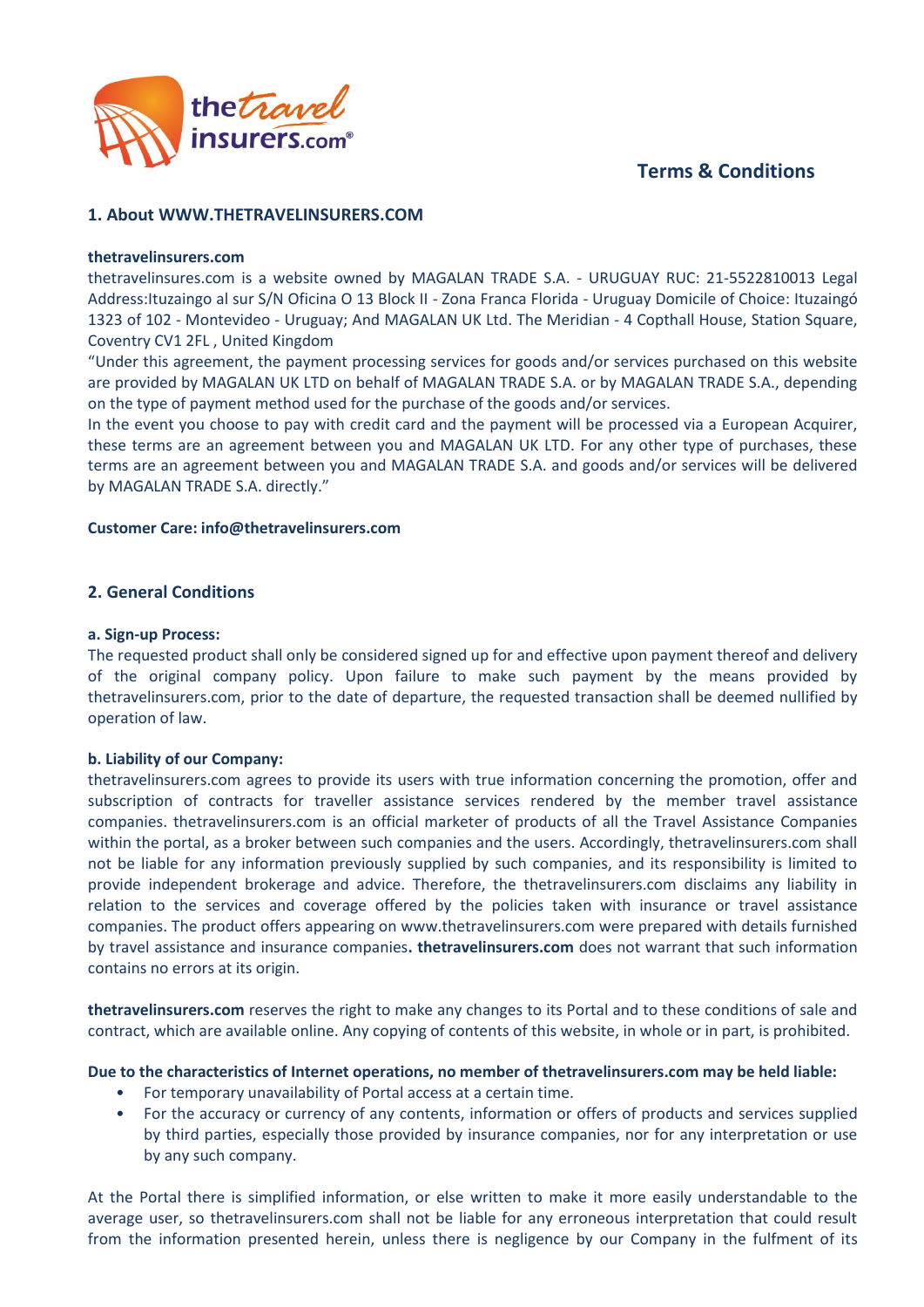duties, as described in these Conditions of Sale and Contract. **thetravelinsurers.com** shall not be liable in any case whatsoever for damages resulting from acts of God or unforeseeable events, nor for any damage arising from the User´s negligence. **thetravelinsurers.com** offers its services to Europe, Asia and Oceania.

#### **d. Payment:**

Under this agreement, the payment processing services for goods and/or services purchased on this website are provided by MAGALAN UK LTD on behalf of MAGALAN TRADE S.A. or by MAGALAN TRADE S.A., depending on the type of payment method used for the purchase of the goods and/or services. In the event you choose to pay with credit card and the payment will be processed via a European Acquirer, these terms are an agreement between you and MAGALAN UK LTD. For any other type of purchases, these terms are an agreement between you and MAGALAN TRADE S.A. and goods and/or services will be delivered by MAGALAN TRADE S.A. directly.

# **3. Privacy Statement:**

Our priority at thetravelinsurers.com is to maintain the trust and security of our customers. We understand that information privacy is an important matter for customers and visitors of our website. Whether you are a customer of thetravelinsurers.com, or if you are simply visiting our site, we want you to understand how we protect your privacy if we collect and use your information, and the steps we take to safeguard such information.

# **Is this website safe?**

It is. When you send private or personal details, such as your credit card number or residential address, to order your policies on this Website, you can be assured that your transaction is safe. Your personal and credit card information are protected by Secure Sockets Layer (VERISIGN SSL), a blocking technology that starts up before the details are sent on the Internet.

To validate this safety, thetravelinsurers.com has engaged the services of Verisign, the world leader in SSL security certification.

Our servers use SSL, an advanced blocking technology working on the following browsers: Netscape (version 2.0 or higher),Firefox 1.0 or higher, GChrome 1 or higher, Microsoft Internet Explorer (version 6.0 or higher) and AOL (version 3.0 or higher). This technology protects your information and guarantees your privacy.

You can determine if the page you are viewing uses SSL technology if you see the lock icon at the bottom right corner of the status bar.

Look for "Frequently Asked Questions" about SSL technology by Verisign, Inc., one of the leading brands in Internet security.

# **4. General information about your visit to the website www.thetravelinsurers.com:**

At thetravelinsurers.com, no personal or account information is registered on our servers when a customer or visitor enters public areas of our site. Although we use data collected at the site to improve content and the services offered to our visitors, such details are taken collectively and anonymously, and we do not associate any personal information to the collection of such data. The collected data may include: the number of visitors to our website, the pages visited, the time of your visit, the name of the website from which the visitor comes (for instance: yahoo.com).

#### **a. Links**

The thetravelinsurers.com website may include links to other websites, and other websites may link to ours. This Website Privacy Statement only applies to information collected on our site. thetravelinsurers.com shall not be liable for any privacy policies or content of websites accessed through links on our website, since we do not control the use or protection of information provided by you or collected by such websites. Please take into account that you are providing information to a third party, so you should inform yourself about the privacy policy provided by such third party.

#### **b. Personal Non-public Information**

If a visitor to thetravelinsurers.com provides personal non-public information (e.g. name, address, telephone number, e-mail address) with the purpose of receiving information about our products and services, or if you